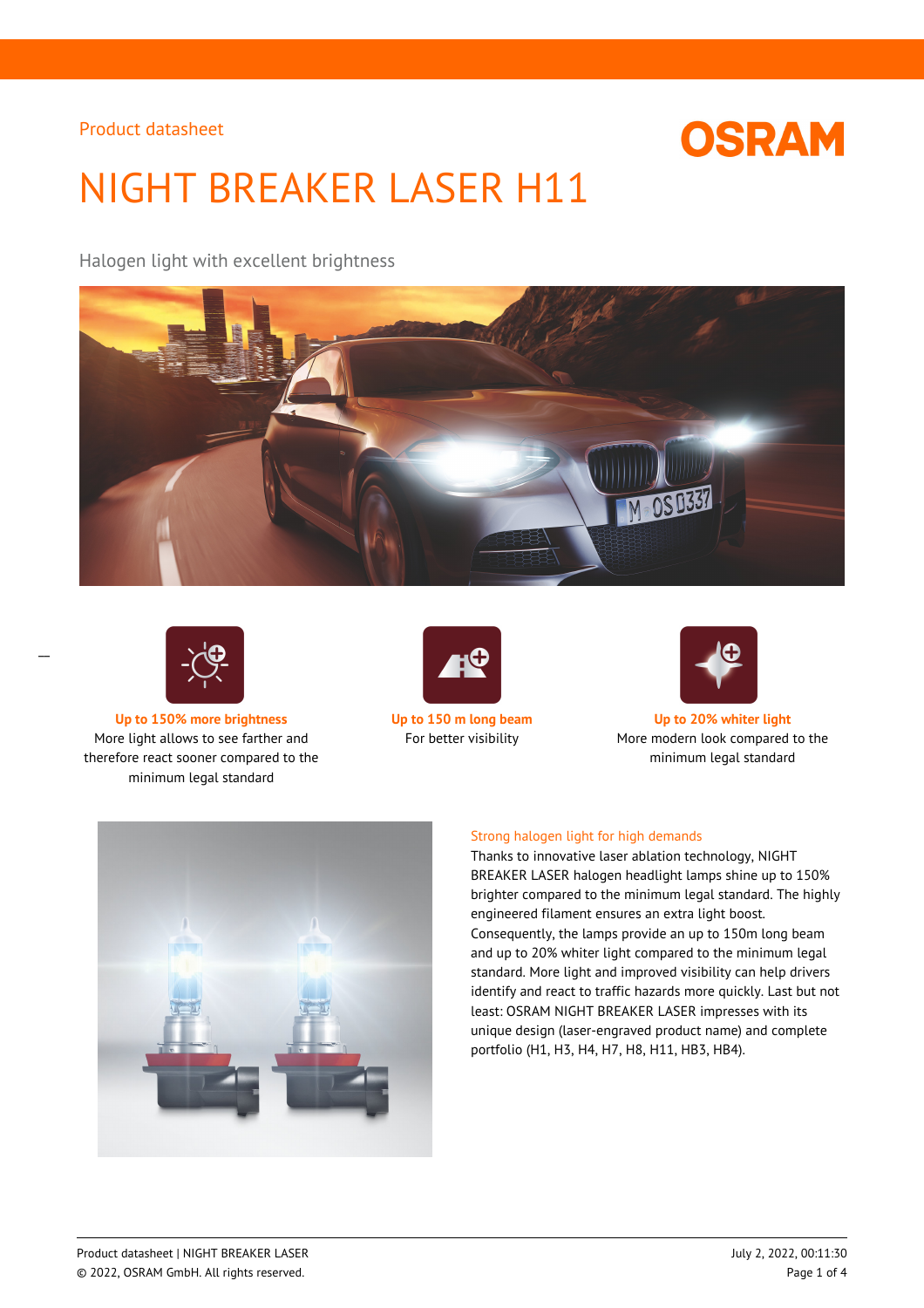## Technical data

## **Product information**

| Order reference                             | 64211NL                |
|---------------------------------------------|------------------------|
| Application (Category and Product specific) | Halogen headlight lamp |

## **Electrical data**

| Power input         | 62 W <sup>1)</sup> |
|---------------------|--------------------|
| Nominal voltage     | 12.0 V             |
| Nominal wattage     | 55.00 W            |
| <b>Test voltage</b> | 13.2 V             |

1) Maximum

 $\overline{a}$ 

## **Photometrical data**

| <b>Luminous flux</b>    | 1350 lm |
|-------------------------|---------|
| Luminous flux tolerance | ±10%    |
| Color temperature       | 3200 K  |

## **Dimensions & weight**



 $\leq 44$ 

| <b>Diameter</b>       | $12.0$ mm         |
|-----------------------|-------------------|
| <b>Product weight</b> | 22.20 g           |
| Length                | $67.0 \text{ mm}$ |

## **Lifespan**

| Lifespan B3 | 150 h |
|-------------|-------|
| Lifespan Tc | 250 h |

# **Additional product data**

| Base (standard designation) | <b>PGJ19-2</b> |  |
|-----------------------------|----------------|--|
|                             |                |  |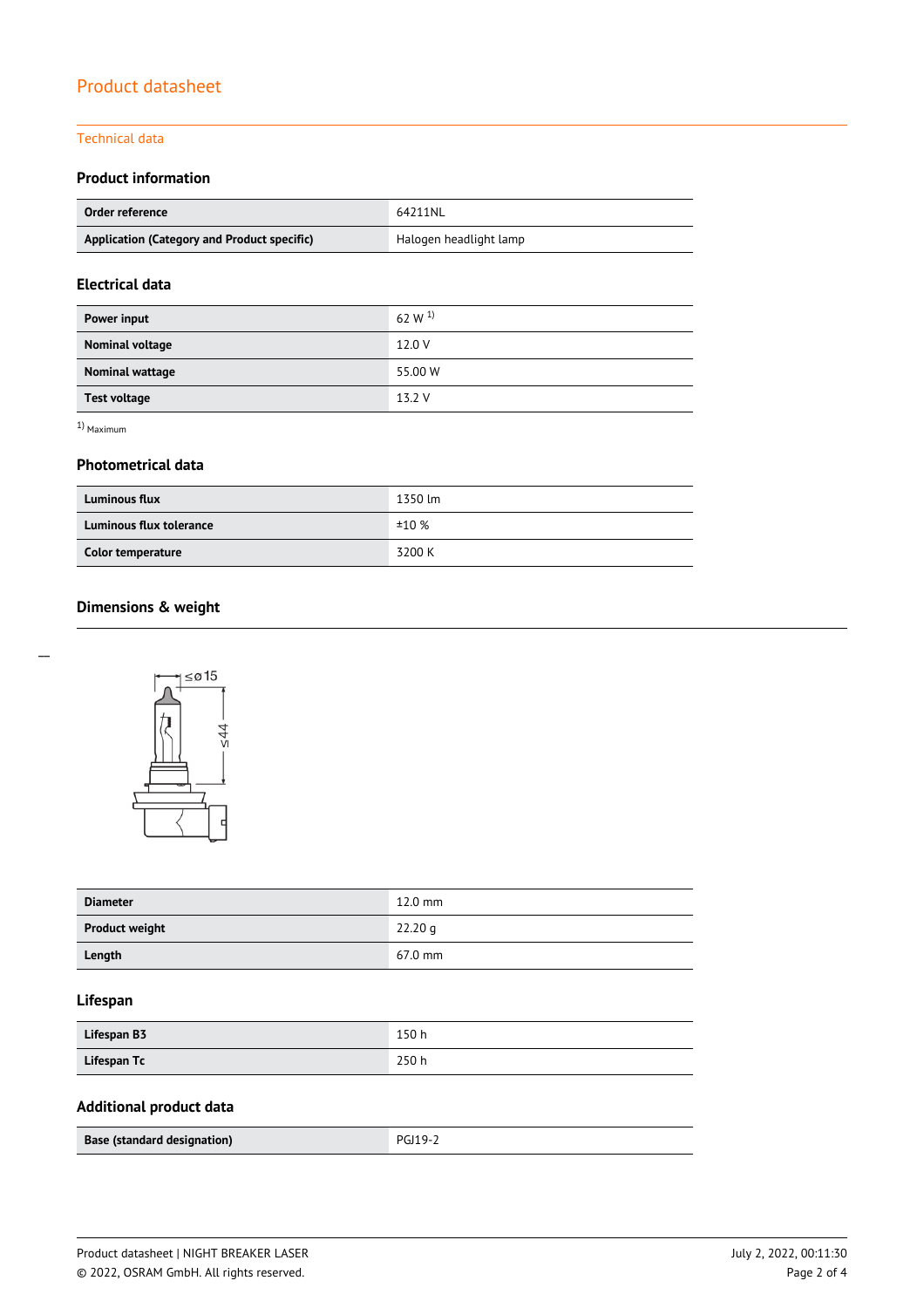## **Capabilities**

| <b>Technology</b>                       | <b>HAL</b> |
|-----------------------------------------|------------|
| Certificates & standards                |            |
| <b>ECE category</b>                     | H11        |
| <b>Country specific categorizations</b> |            |
| Order reference                         | 64211NL    |

## **Environmental information**

## **Information according Art. 33 of EU Regulation (EC) 1907/2006 (REACh)**

| Date of Declaration                     | 11-02-2022                                                                                                                                                                                                                                                 |
|-----------------------------------------|------------------------------------------------------------------------------------------------------------------------------------------------------------------------------------------------------------------------------------------------------------|
| <b>Primary Article Identifier</b>       | 4052899991873   4052899991248   4052899991224<br>  4052899579125   4052899991422  <br>4052899991934   4052899991286   4052899991262<br>  4052899999015   4062172114479  <br>4062172114356   4062172131384   4052899991897<br>4052899991859   4052899991910 |
| Candidate List Substance 1              | No declarable substances contained                                                                                                                                                                                                                         |
| <b>Declaration No. in SCIP database</b> | In work                                                                                                                                                                                                                                                    |

#### Logistical Data

| <b>Product code</b> | <b>Product description</b> | Packaging unit<br>(Pieces/Unit) | <b>Dimensions (length</b><br>x width x height) | <b>Volume</b>        | <b>Gross weight</b> |
|---------------------|----------------------------|---------------------------------|------------------------------------------------|----------------------|---------------------|
| 4052899991934       | NIGHT BREAKER<br>LASER H11 | Hard Cover Box                  | 114 mm $\times$ 48 mm $\times$<br>$106$ mm     | $0.58 \text{ dm}^3$  | 136.00 g            |
| 4062172060431       | NIGHT BREAKER<br>LASER H11 | Shipping carton box<br>10       | 268 mm x 126 mm x<br>$125 \text{ mm}$          | 4.22 dm <sup>3</sup> | 767.00 g            |

The mentioned product code describes the smallest quantity unit which can be ordered. One shipping unit can contain one or more single products. When placing an order, for the quantity please enter single or multiples of a shipping unit.

#### Download Data

| <b>File</b>                                 |
|---------------------------------------------|
| 360 Degree Image<br>NIGHT BREAKER LASER H11 |

#### **Legal advice**